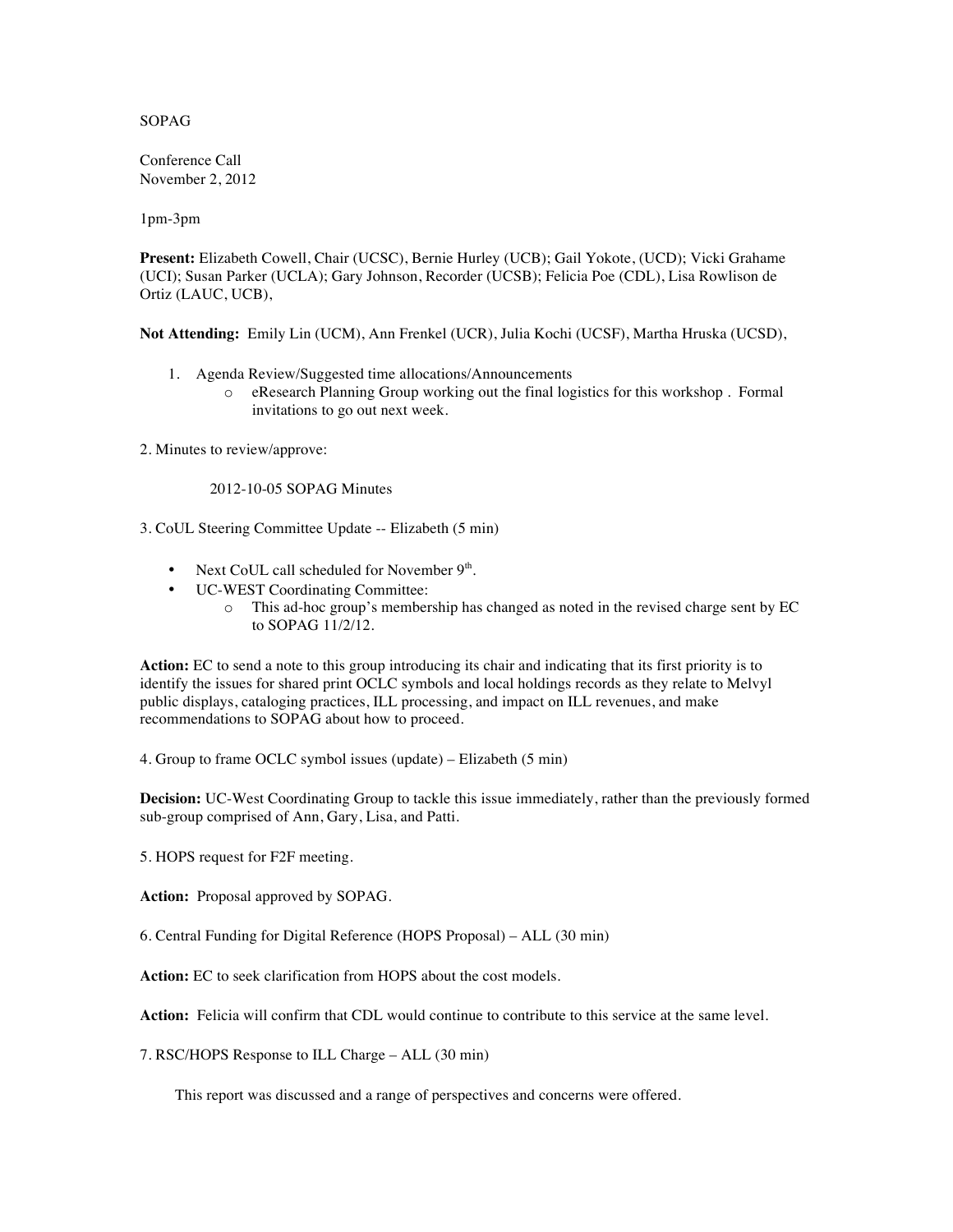**Action:** EC to respond to HOPS, thanking them for their work in preparing the report.

**Action:** SOPAG members to send comments about the recommendations in the report to EC by the end of November.

**Action:** A sub-group of Elizabeth, Bernie, and Gary to create a summary of the recommendations in the report, capturing the various perspectives.

8. NGTS MT Hruska/Grahame/ (40 min)

• Year 2 implementation planning underway. Will want to discuss draft charges at next SOPAG meeting (or over email)

NGTS MT aims to have draft charges for the five strategic projects that the CoULs have endorsed done by the next SOPAG meeting.

- Reports for discussion
	- o POT 1 LT 5B MT recommends accepting report, send to CDC for review and use as they work on Digitization Targets.

**Action:** SOPAG accepts this report with minor editing changes.

• MT recommends accepting POT 4 Final report, pending submission of final version of **Recommended Library Financial Data Best Practices to Campus Accountability for the CDL Scheduled Recharge System.** The report still needs to be shared with NGTS MT and SOPAG, then sent to ACIG with instructions to post and to do the followup assessment.

**Action:** Final Report accepted by SOPAG.

**Action:** NGTS MT to send the following two documents to the Chair of the Acquisitions Common Interest Group:

- The finalized "Recommended Library Financial Data Best Practices for the CDL Scheduled Recharge System."
- A memo to the Chair of ACIG transferring assessment of the revised scheduled recharge process to ACIG.
- POT 5 Deliv. 3 Final MT recommends accepting the report, and sending it to CDL to implement the recommendations.

**Action:** SOPAG accepts the report and recommends sending to CDL for consideration and implementation. If the workload implications are appreciable, CDL requested to return to SOPAG with those concerns.

- o Status of SPOT3? Postponed until next meeting.
- o Future agenda item: POT 3 final report (forthcoming): Postponed until next meeting.

9. Advisory Structure Discussions -- ALL (20 min.)

**Action:** SOPAG to send any comments about the latest version (10/31/12) of the "UC Libraries Advisory Structure Principles and Goals of Proposed Modifications" to EC by the end of the day on Wednesday,